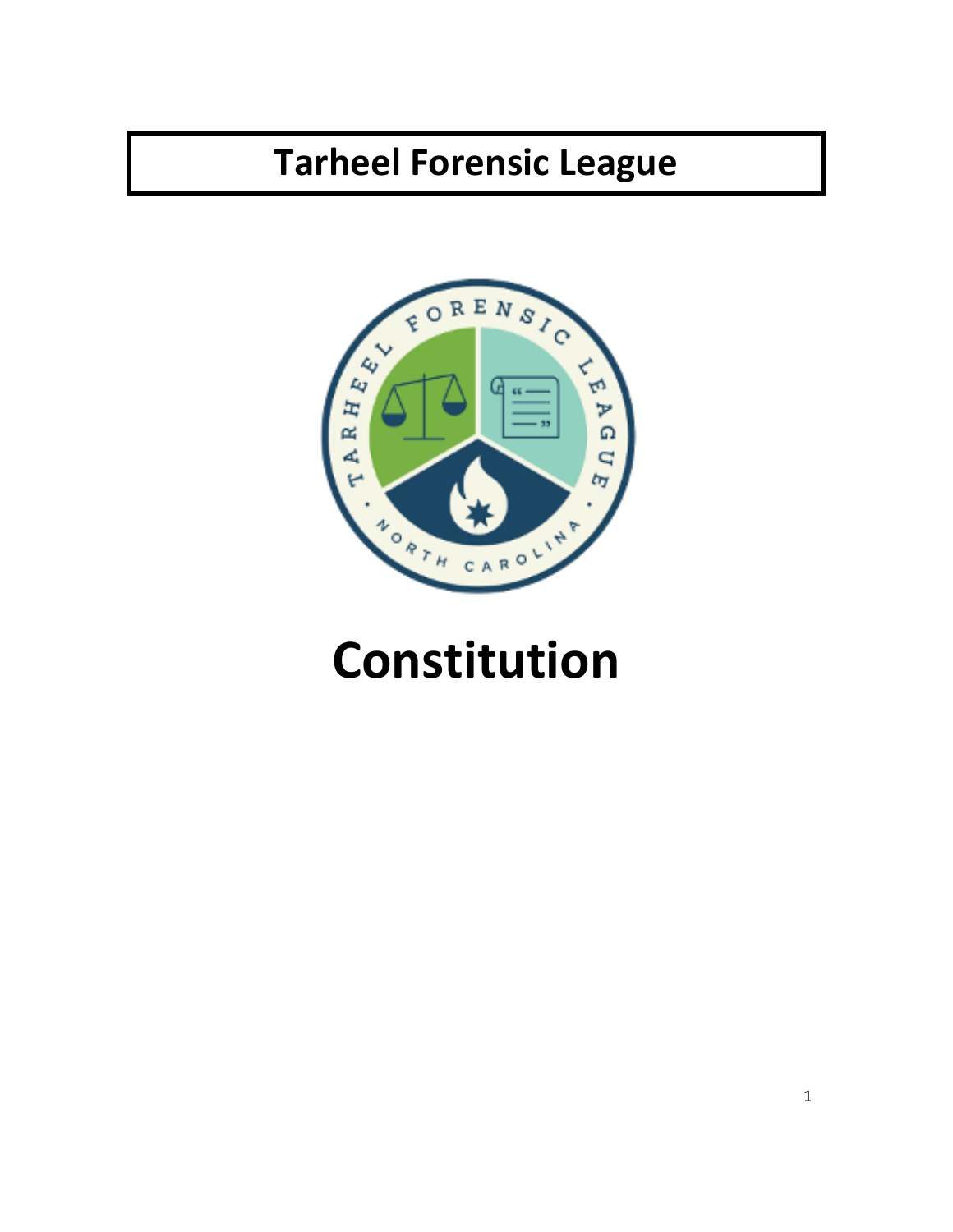### **Statement of Purpose**

The purpose of this organization is to provide structure within which students, guided by their teachers, may become proficient in the communication arts. These arts include the ability to analyze human problems; research varied and complex issues; gather and organize relevant materials; formulate an integrated, consistent and persuasive presentation; master and use the skills or oral communication in a responsible and ethical manner. The ultimate outcome should be ever-growing, learning, involved, productive, citizen-statesmen who have the ability to make logical, sensitive, and informed decisions, who can express and defend their ideas, who are willing to test those ideas in a wide variety of public forums, and who can be held accountable for the ethical and social impact of those ideas.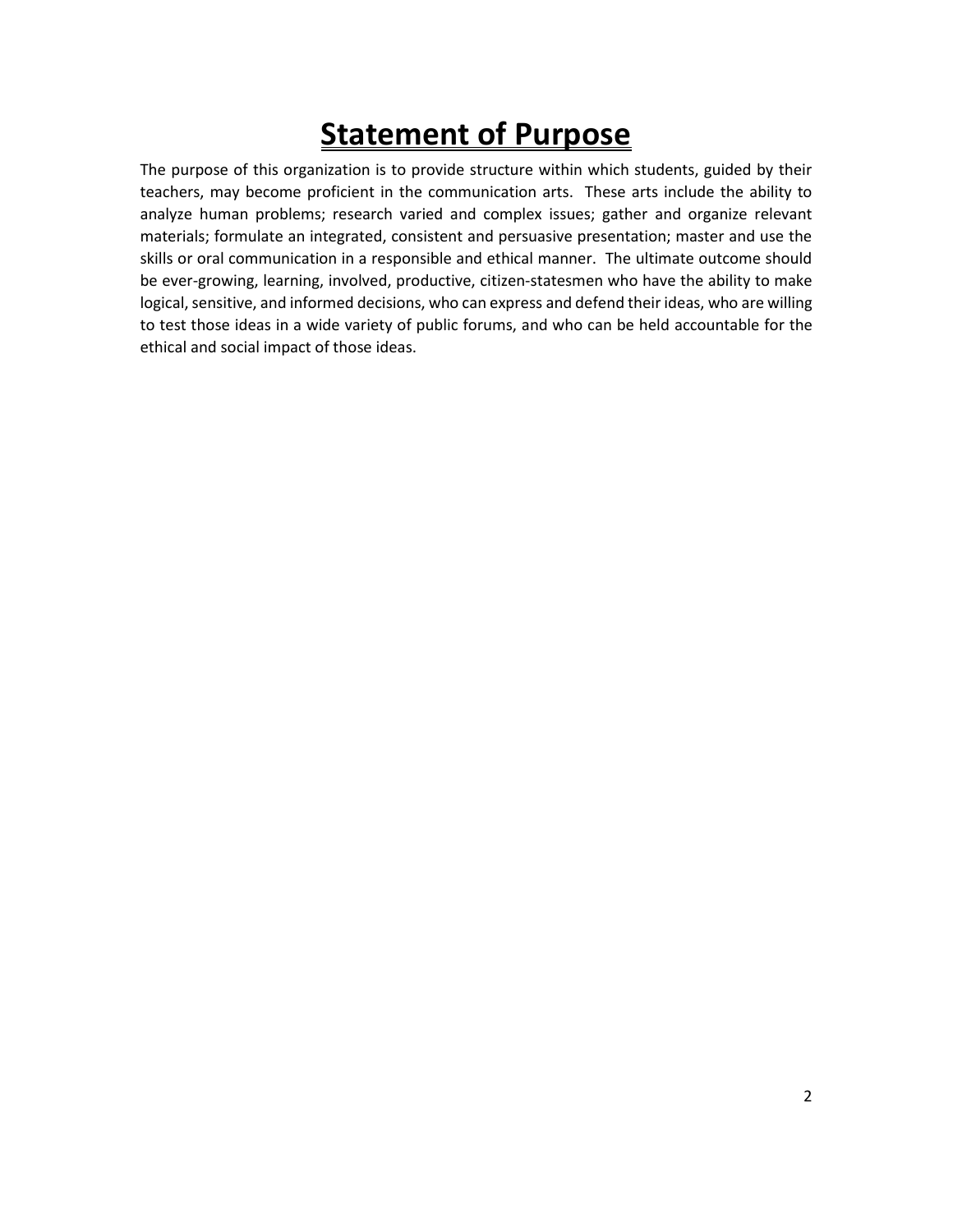#### **Article I. Name and Membership**

- A. The name of this organization shall be the Tarheel Forensic League (TFL).
- B. Membership shall be open to all public and private secondary schools in the state of North Carolina. Schools shall be allowed to form auxiliary units at the junior high or middle school level under the sponsorship of a recognized TFL chapter.
- C. Associate membership shall be open to all middle schools, junior high schools, and institutions of higher learning in the state of North Carolina who wish to support high school forensics.
	- 1. Associate membership does not carry voting, state tournament or office-holding privileges.
	- 2. Dues for associate membership shall be the same as for regular membership.
- D. Membership shall be renewed annually.
- E. The TFL's official year shall from May 1 to April 30.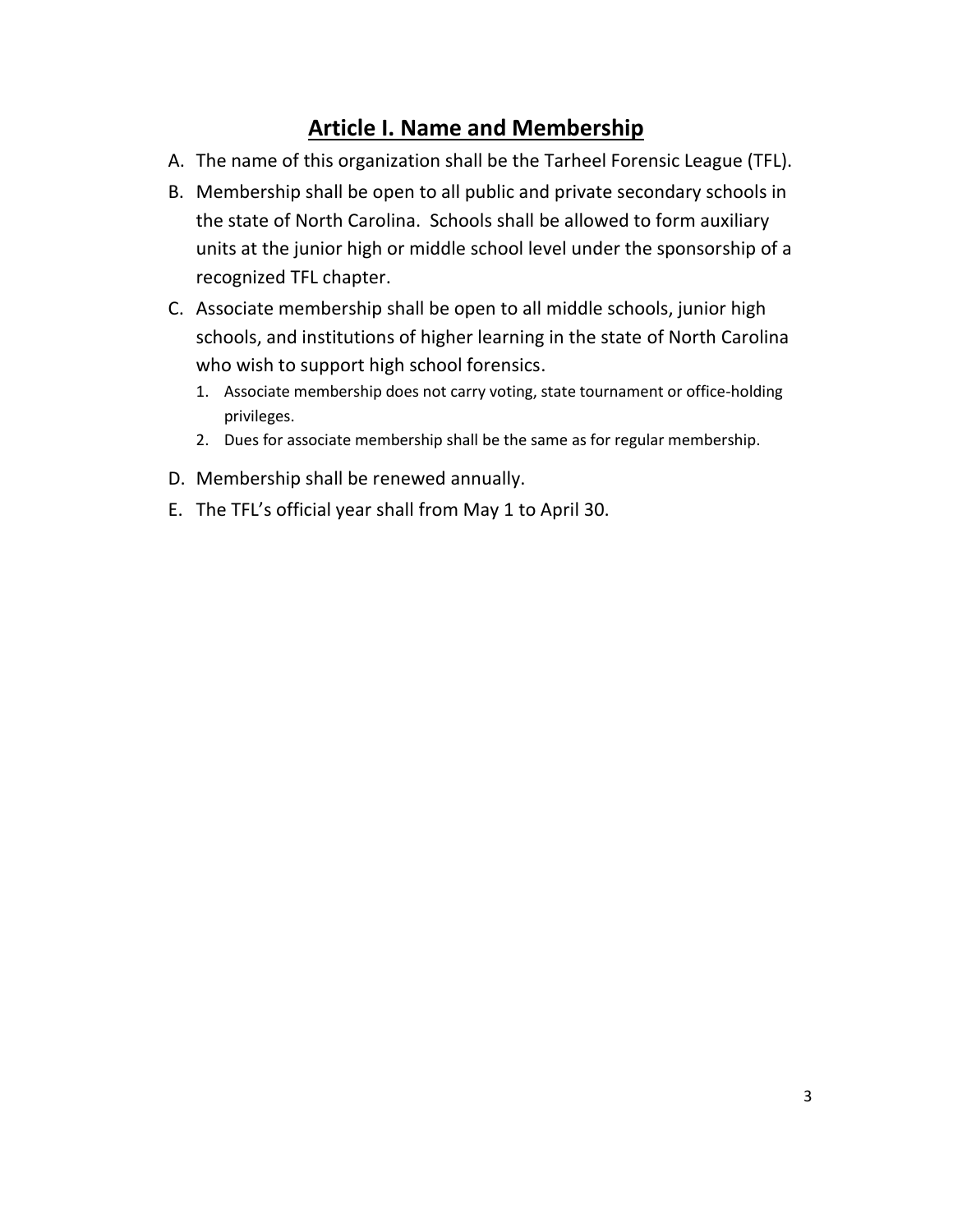#### **Article II. Activities**

- A. The TFL Executive Committee shall develop a list of activities annually as part of the tournament manual, giving due consideration to tradition, continuity, and emerging or promising events. The Committee shall publicize changes in a timely fashion via the TFL website or email to allow preparation and planning prior to invitations being mailed.
- B. The TFL Executive Committee shall develop and publish a list of norms regarding competitive rules and procedures for use at the state championship and for consideration for use by member schools for use in training and coaching in order to promote and maintain continuity.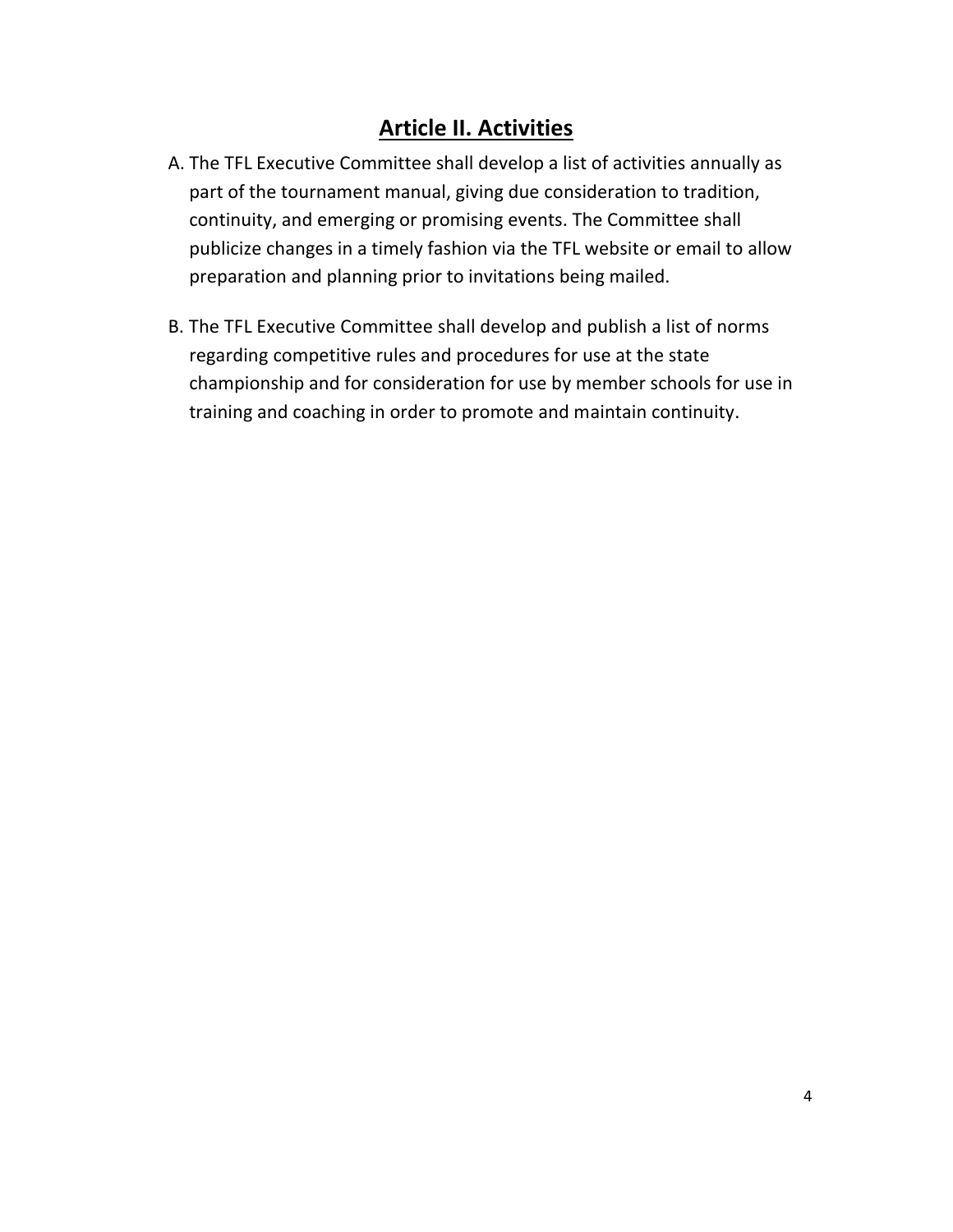#### **Article III. The Executive Board**

- A. The Executive Board of the TFL shall consist of nine voting members and two alternate members.
	- 1. All members of the board shall be sponsors of active TFL chapters.
	- 2. No chapter or school may have more than one sponsor on the Executive Board at any one time.
	- 3. In the absence of a voting member at an official meeting, the alternate shall serve as a voting member at that meeting.
- B. The Board shall select its Chair, Vice-Chair, Secretary, Treasurer, and Historian at its first meeting of the year, to occur during May or other agreeable & timely fashion following the State Championship Tournament.

#### C. Duties of Officers:

- 1. The Chair shall preside at meetings of the general membership and Executive Board, serve as chief administrative officer of TFL, serve as director of TFL state tournament, and carry out any specific duties delegated by the constitution.
- 2. The Vice-Chair shall perform the duties of the chair when the chair is absent or unable to perform said duties, and carry out any specific duty delegated by the constitution.
- 3. The Secretary shall keep the minutes of the organization and the Executive Board, submit to the website manager timely communication for TFL members containing those minutes, maintain copies of all official documents of TFL, and carry out any specific duties delegated by the constitution.
- 4. The Treasurer shall keep the funds of the society and disperse said funds as instructed by the Executive Board and carry out any specific duty delegated by the constitution. The Treasurer shall also keep an updated membership roll of all members who have paid their dues and forward that list to the Secretary and Website manager for publication.
- 5. The Historian shall attempt to restore the records of the TFL from its beginnings, collect data from the current year which includes officers, winners, and changes, list member schools, and bind materials to keep in a permanent state. The TFL secretary shall aid the historian by transferring pertinent information to the historian at the close of the academic year.
- D. A quorum shall consist of any five voting members in attendance in any meeting of the Board.
- E. The Board shall have the following powers and duties:
	- 1. To make all final administrative decisions.
	- 2. To administer tournaments to determine state championships.
	- 3. To administer all related activities of the TFL.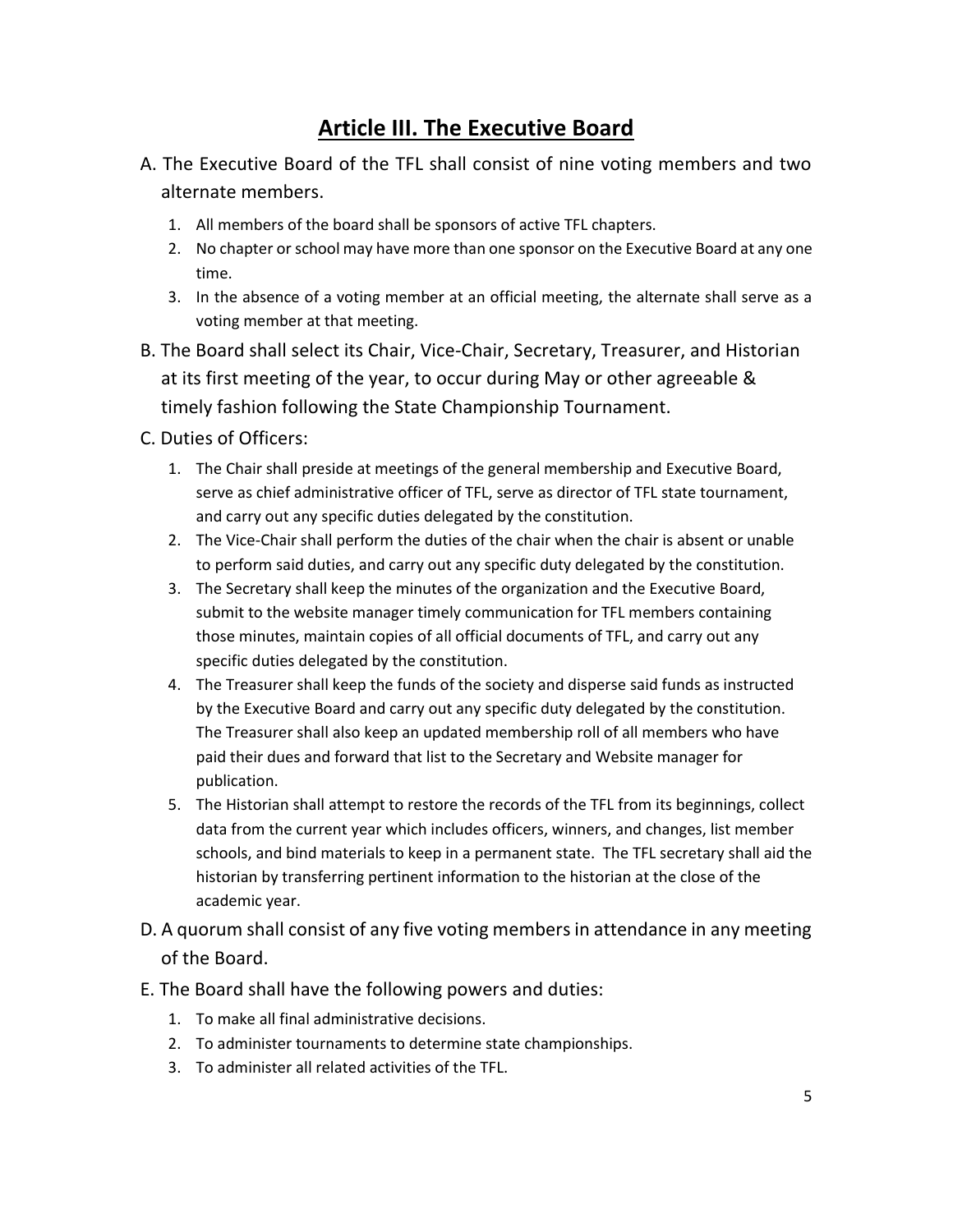- 4. To call for a vote of the general membership.
- 5. To set the place and time for all meetings of the general membership.
- 6. To enforce this constitution.
- F. A special session of the board may be called by the chair, any two members of the Board, or by five active chapters of the TFL.
- G. All Executive Board members must be notified five days in advance of all meetings.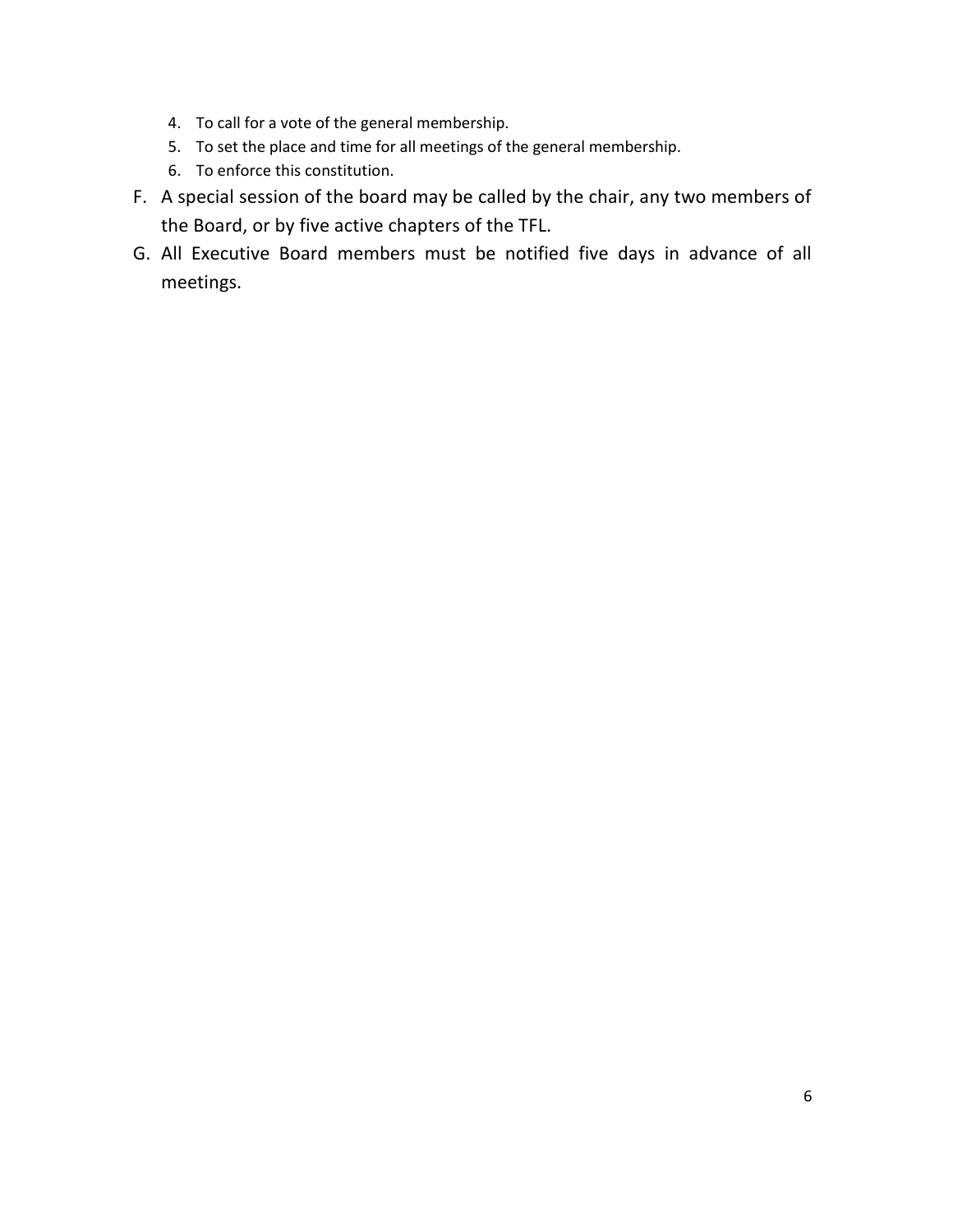#### **Article IV. Election of Members of the Executive Board**

- A. Any TFL chapter may nominate any person who meets the requirements of the following section to be a candidate for election to the Executive Board of the TFL.
- B. Qualifications for candidates for the Executive Board shall be as follows:
	- 1. A candidate must hold membership in a recognized TFL chapter.
	- 2. A candidate must not have served four consecutive years on the Executive Board prior to the term to be filled by the election.
	- 3. Members of the board shall serve two year terms. Elections will be held every other year.
- C. Nominations must be filed with the Vice-Chair no later than one month before the scheduled date of the state tournament. Each school may nominate up to two eligible candidates.
- D. The Vice-Chair shall prepare a ballot consisting of the names of all persons nominated and willing to serve on the Executive Board. The Vice-Chair shall forward a ballot to all recognized chapters no later than 2 weeks before the scheduled date of the state tournament.
- E. Each chapter may vote for a number equal to the number of openings.
- F. The openings of the Executive Board shall be filled by first, the three (3) sponsors from schools in the Carolina East NSDA District receiving the most votes, second, the three (3) sponsors from schools in the Carolina West NSDA District receiving the most votes, and finally, the three (3) sponsors receiving the most votes who have not already filled seats. Alternates will be the next two sponsors with the most votes.
- G. The ballot shall be returned to the Vice-Chair, postmarked or emailed at least one week before the scheduled date of the State Tournament, or may be hand delivered to the Vice-Chair at tournament registration.
- H. The Vice-Chair shall appoint and chair an Election Committee of three TFL sponsors to tabulate the ballots.
- I. The Vice-Chair will notify the secretary who shall inform all chapters of the election results through the TFL website no later than two weeks following the conclusion of the election of the year in which the election is held.
- J. The new TFL Executive committee shall choose its officers at the May meeting each year. The TFL secretary will report the names of newly elected executive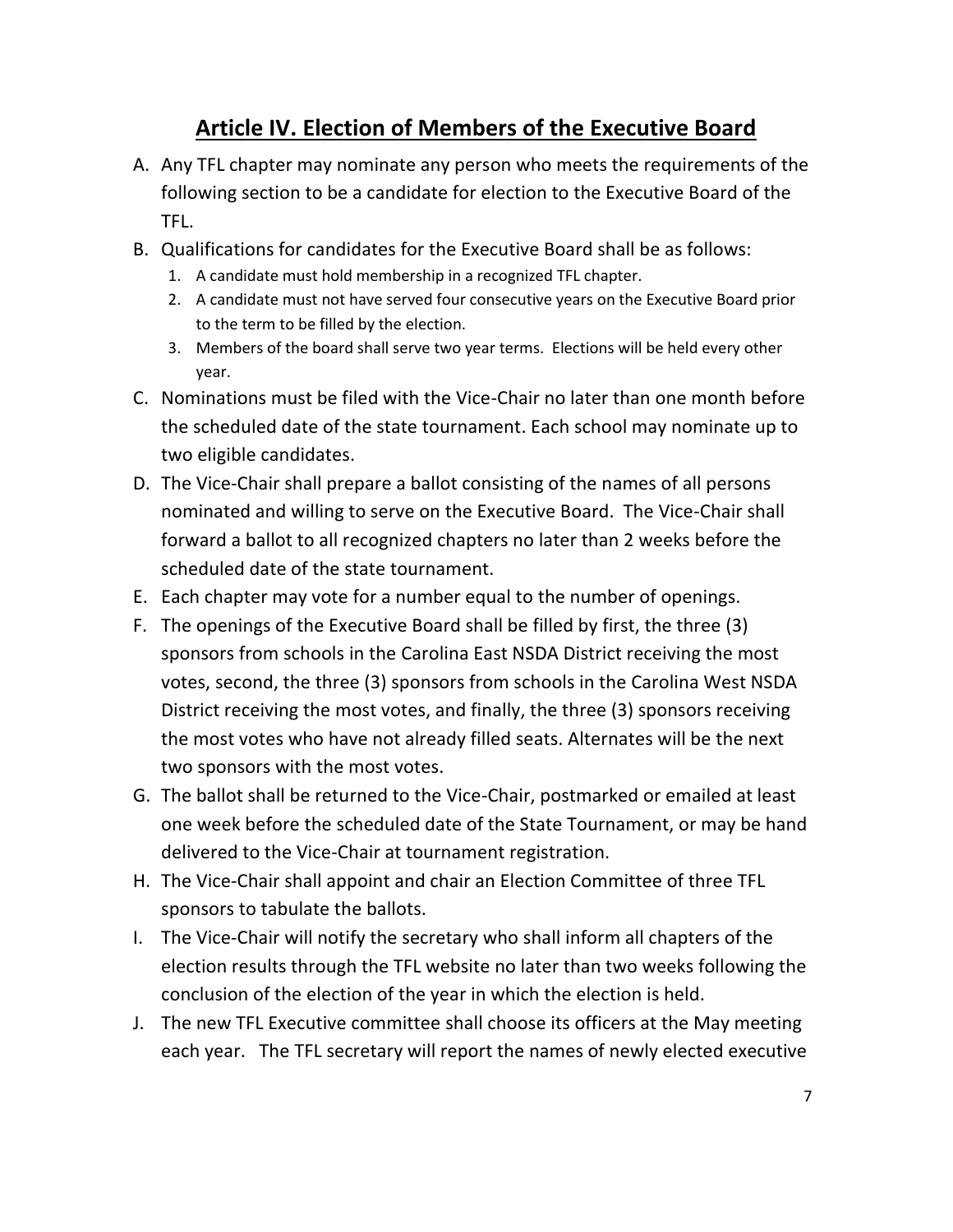committee officers through the TFL website no later than 30 days after the conclusion of the May committee meeting.

K. When vacancies occur, the person(s) receiving the most votes other than those elected shall become members of the board for the rest of the year. When this procedure is not feasible the chairman may choose qualified sponsors for the vacancies, subject to the approval of the Executive Board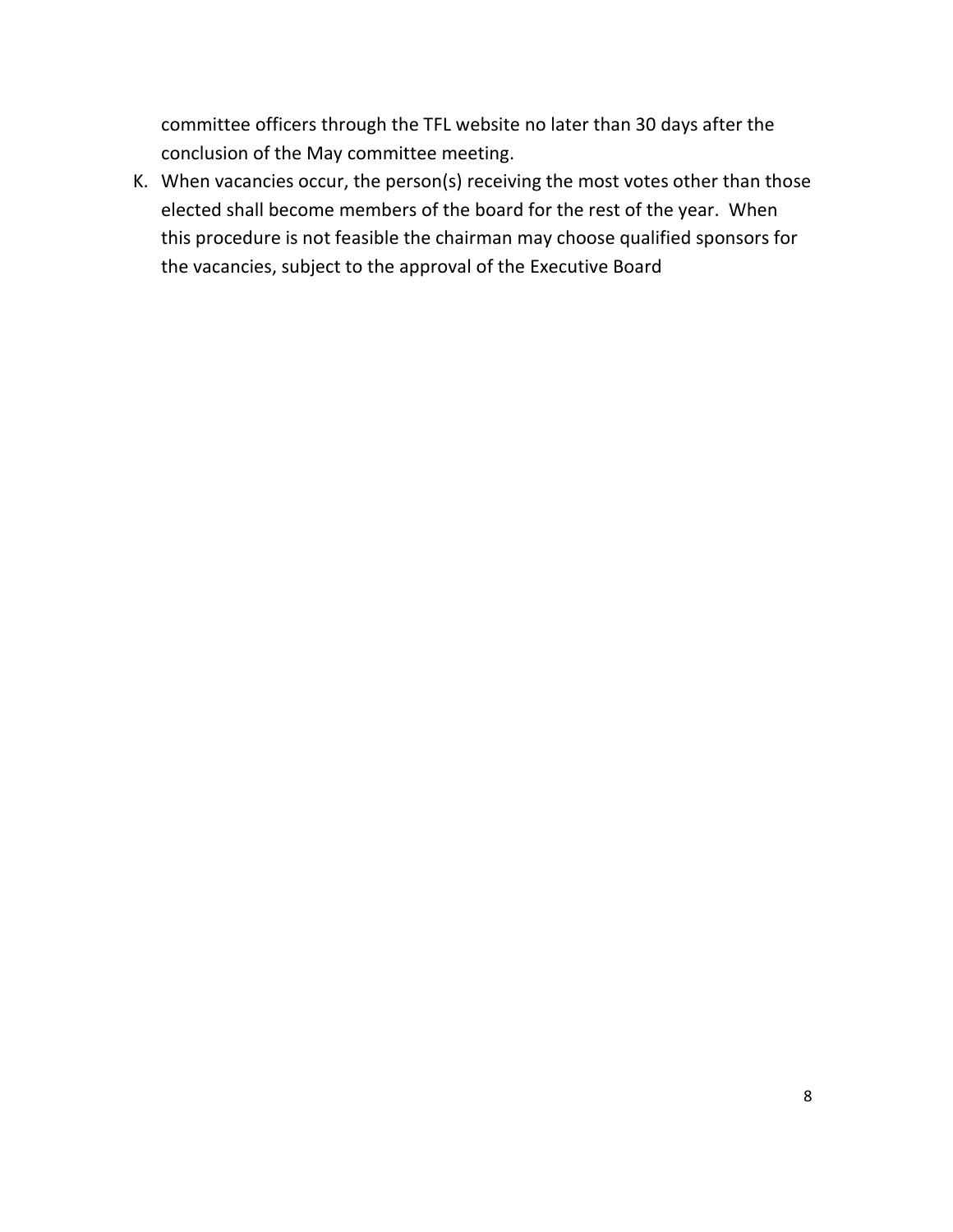#### **Article V. Non-Elected Positions**

- A. Website Manager: The website manager shall be chosen by the TFL Executive Committee for the purposes of maintaining the TFL Website according to the desires and guidelines provided by the committee. The website manager shall serve at the pleasure of the committee and for a length of time determined by the committee, but not to exceed the length of the term of the committee members with the longest remaining time on the board. Future committees may opt to renew the term of the website manager for up to the same period of time. The Executive Committee shall determine, at its discretion, a reasonable stipend to be paid to the website manager for services.
- B. Tournament Manager: The tournament manager shall be chosen by the TFL Executive Committee for the purposes of administering the TFL State Championship tournament according to the TFL Constitution and current tournament manual provided by the committee. While the TFL Chair shall serve as tournament director and chief executive officer of the tournament as outlined in the constitution, the tournament manager shall be responsible for working with the TFL Chair to make the tournament work, especially in the areas of scheduling and pairing. The Executive Committee shall determine, at its discretion, a reasonable stipend to be paid to the tournament manager for services.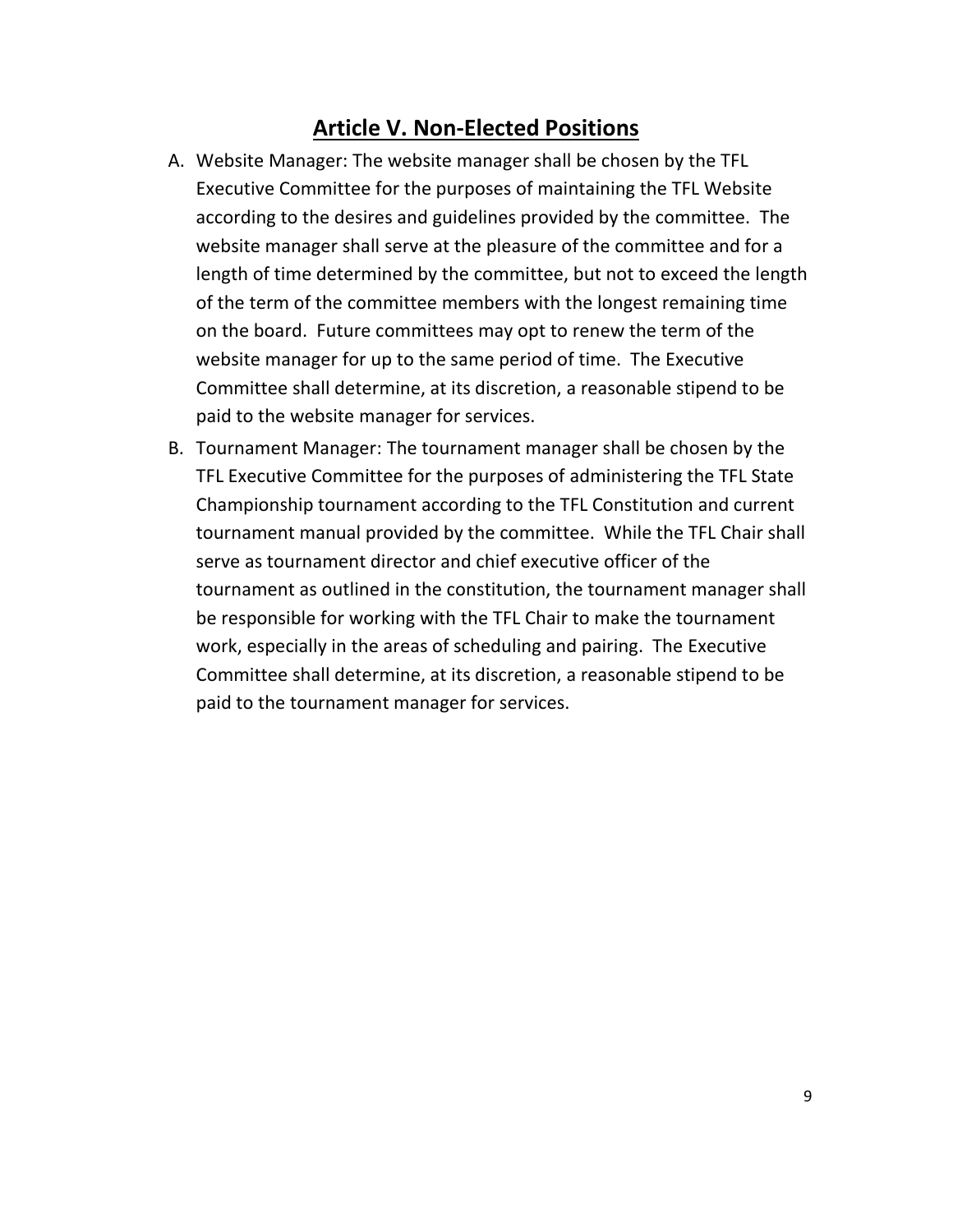#### **Article VI. Dues & Finances**

- A. Annual dues for participating chapters shall be determined by the Executive Board at the first meeting of the year following the State Championship Tournament for the upcoming school year. Dues for membership must be paid by December  $1<sup>st</sup>$  to avoid a penalty fee for late payment; dues must be paid for a school to maintain voting privileges in TFL and to be eligible for State Championship Tournament participation.
- B. All requisitions, authorizations, and vouchers shall be signed by the Treasurer of TFL.
- C. All money left over in the TFL treasury at the end of the academic year shall remain in the budget for the next year.
- D. The treasurer shall make an end of the year financial report to the membership. This report shall be made through the TFL newsletter.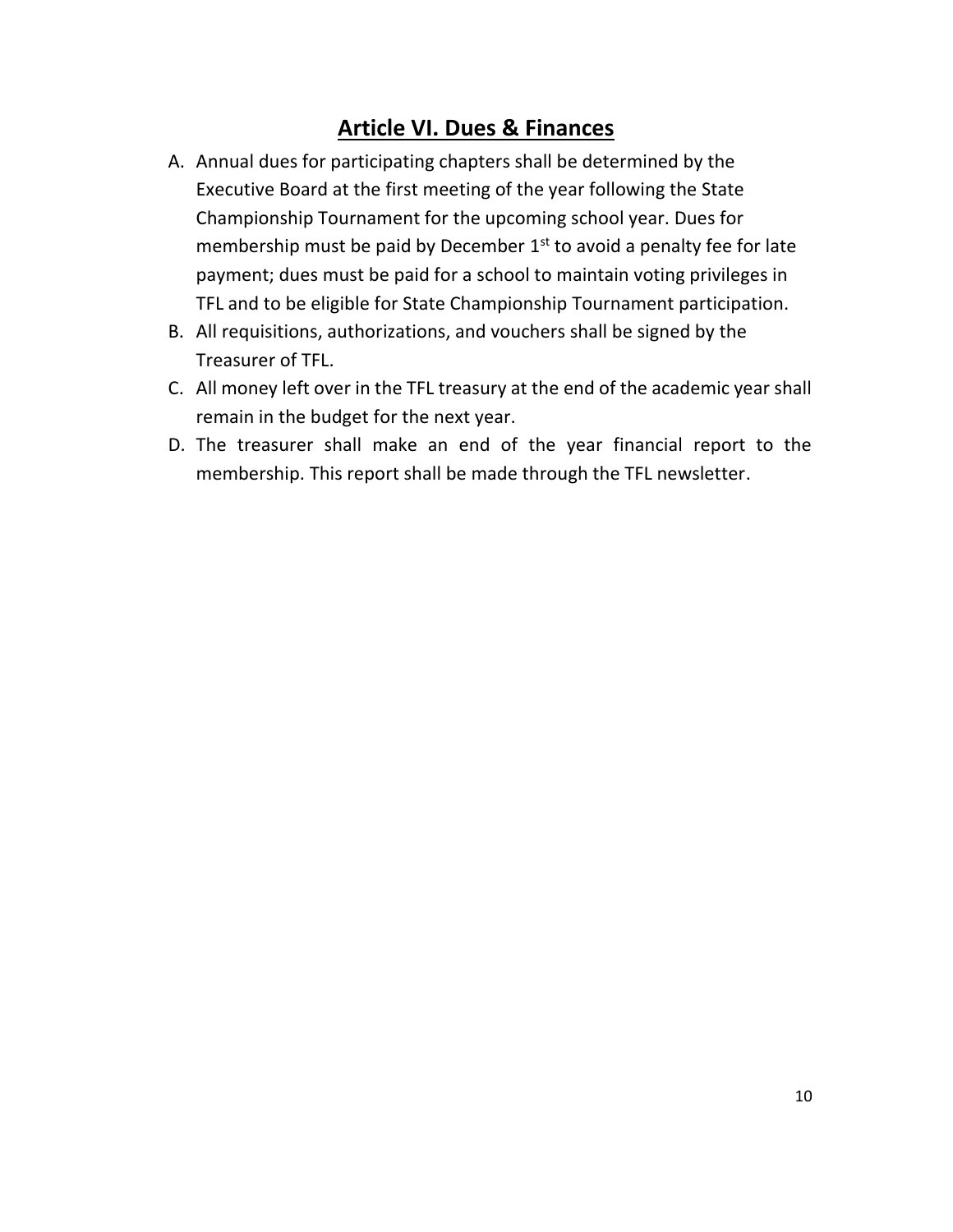#### **Article VII. TFL Virginia Sutherland Circle of Honor**

- A. The purpose of this award shall be to recognize meritorious contribution to the TFL.
- B. This award may be presented to any individual or groups who is recognized by the TFL Executive Board as having contributed substantially to the long-range benefit of TFL.
- C. Both members of TFL and non-members of TFL are eligible.
- D. This is not necessarily an annual recognition but rather to be awarded at the discretion of the TFL Executive Board.
- E. The new inductees shall be recognized at the TFL State Tournament.
- F. The new inductees shall receive an appropriate award and their names shall be inscribed on a plaque to be displayed annually at the TFL State Tournament.
- G. The maintenance of this plaque shall be the responsibility of the TFL Executive Board Chairman.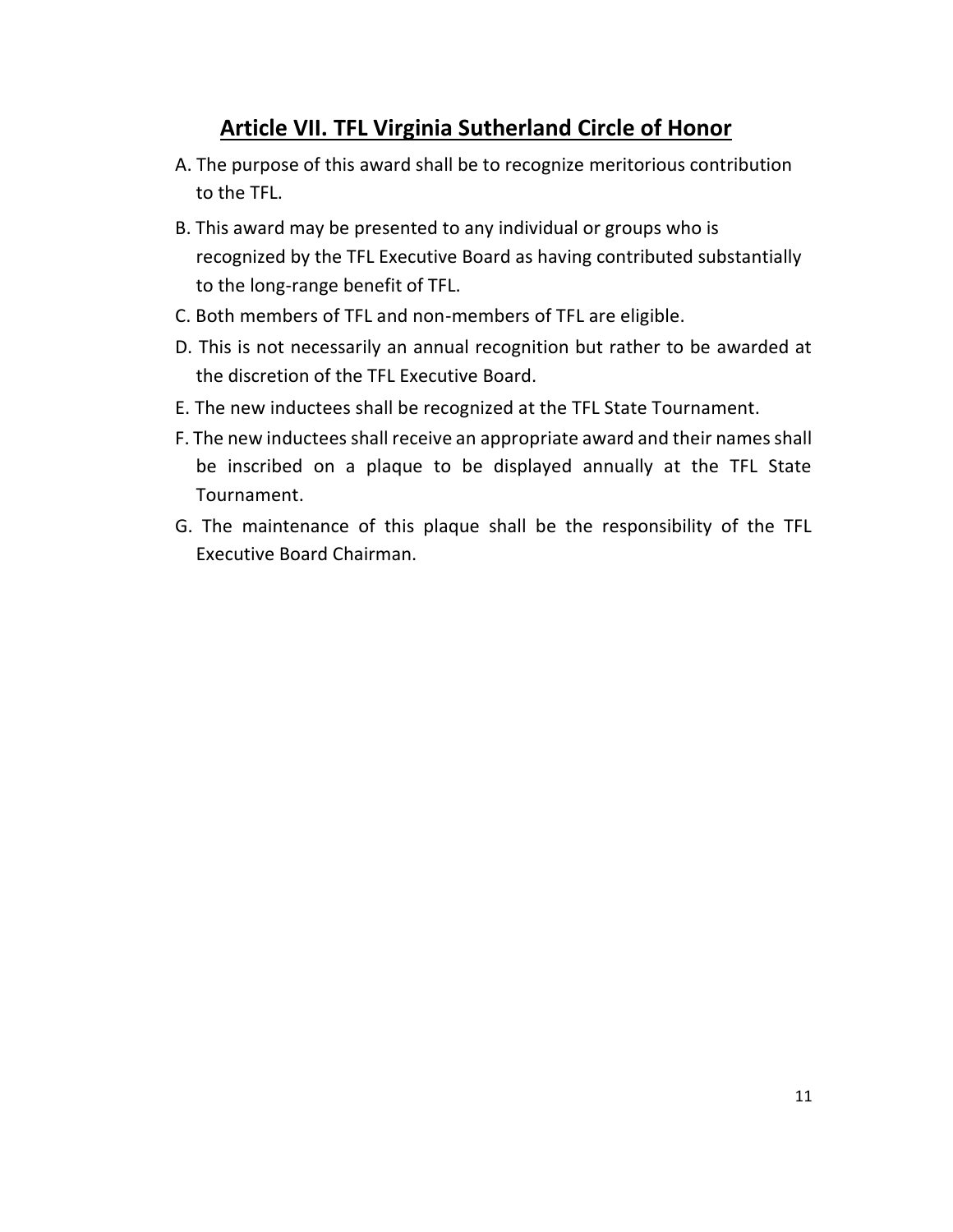#### **Article VIII. Mildred Hussey Coach of the Year Award**

- A. This award shall be given to an active debate and speech coach and shall constitute the "Coach of Year" award for North Carolina.
- B. The nomination election process will be same as for the selection of TFL committee members.
- C. In the event of a tie, a second ballot shall be taken by the membership between the tied coaches in attendance at the State Championship Tournament.
- D. The Award shall be presented at the TFL State tournament.
- E. Any Head Coach or Assistant Coach of a TFL member school is eligible for the award. However, no school may have more than one nominee in any given year.
- F. Yearly winners shall receive an appropriately inscribed plaque commemorating the honor.
- G. The TFL Historian shall be responsible for keeping a list of all previous and current winners of the Mildred Hussey Award.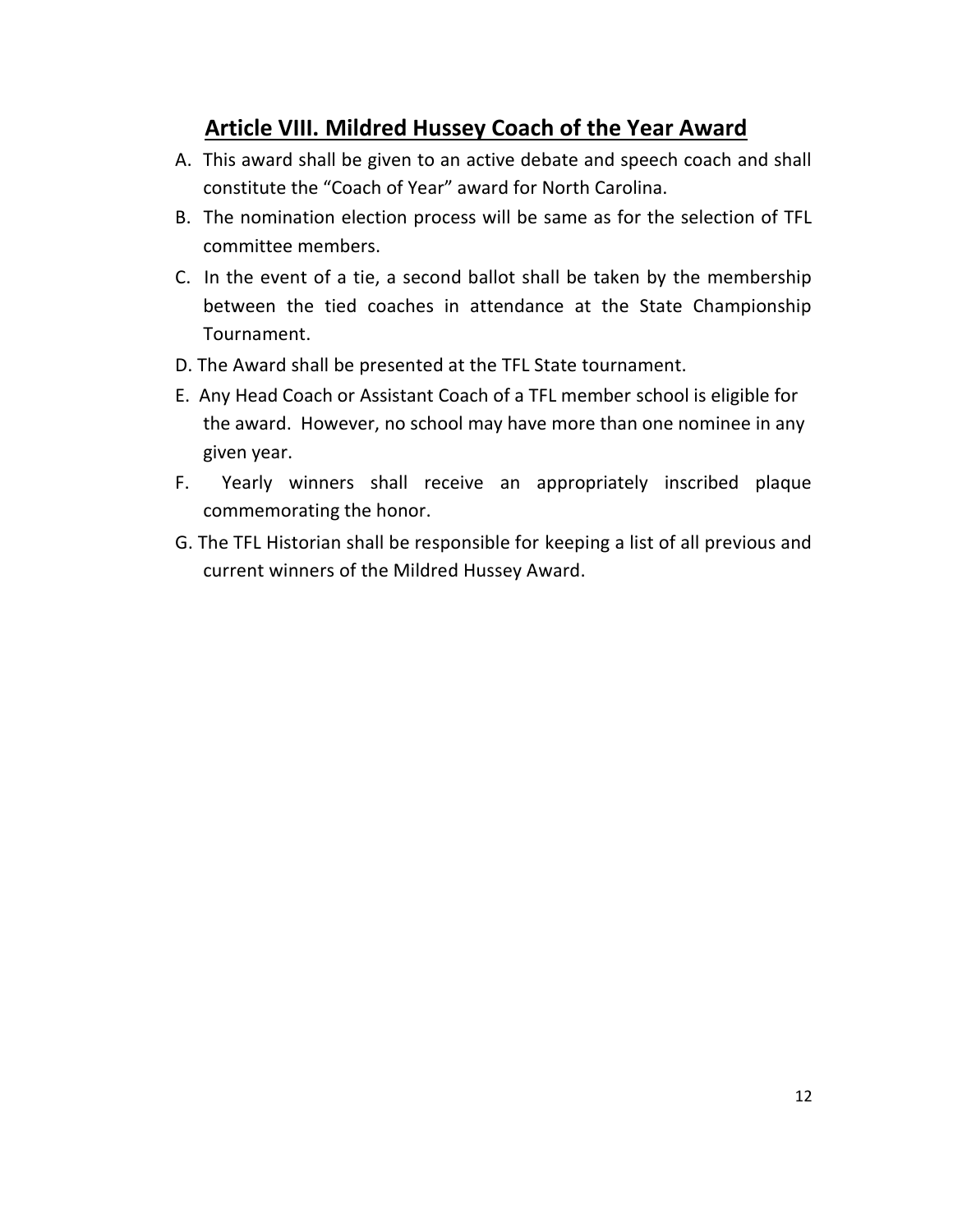#### **IX. Tarheel Forensic League Free Speech Award**

- A. This award shall be given to any national or world figure or organization that has contributed to free speech. This award constitutes the recognition by the Tarheel Forensic League of North Carolina of an individual who exemplifies the essence of the right of free speech.
- B. In order for a nominee's name to appear on the ballot, one school must nominate the personal or organization.
- C. The winner will be selected from the nominations by a simple majority of the TFL Executive Committee.
- D. The winner shall be announced at the TFL State Championship Tournament.
- E. The TFL Executive Committee, after contacting the winner, shall make a financial contribution to the charity of the winner's choice. The committee, at its discretion, may also present the winner with a plaque or other suitable commemoration of the award.
- F. The TFL Chairperson shall deliver or send the award to the winner no later than December  $31^{st}$  of the calendar year in which it was given.
- G. The TFL Historian shall be responsible for keeping a list of all previous and current winners of the Tarheel Forensic League Free Speech Award.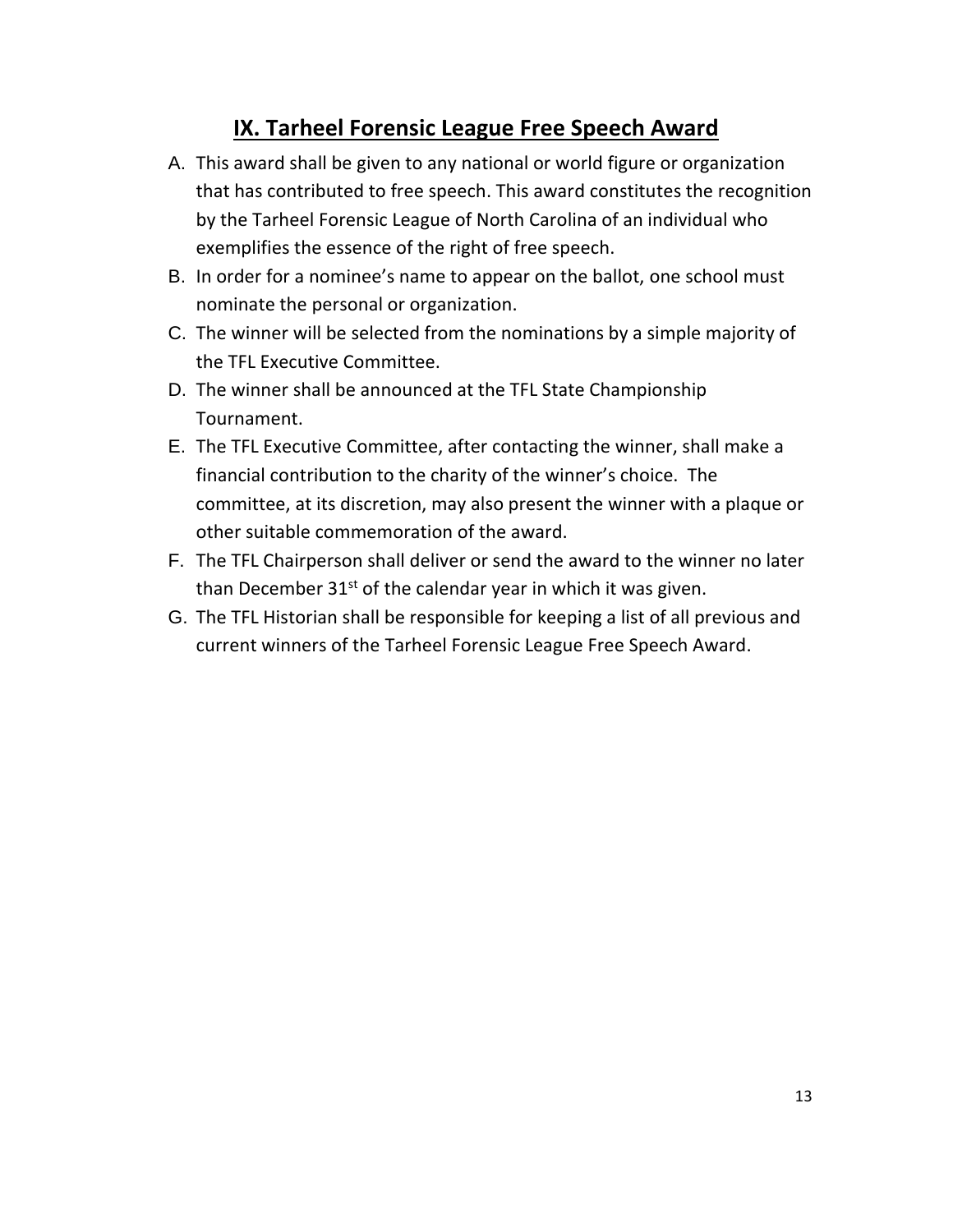#### **X. TFL Administrative Excellence Award**

- A. The purpose of these awards shall be to recognize outstanding support of the TFL and/or forensic activities in North Carolina by administrators in public and private schools and school systems.
- B. One award to a principal and one award to a superintendent or other administrator may be made annually, at the discretion of the TFL board, with recommendations from the members.
- C. While the intent of these awards is to find worthy recipients each year, the board may choose to skip years in which no suitable candidates are known.
- D. Winners shall receive an appropriate award and their names shall be announced at the TFL State Tournament.
- E. Implementing the search for candidates and sending awards shall be the responsibility of the TFL Executive Board Chairman.